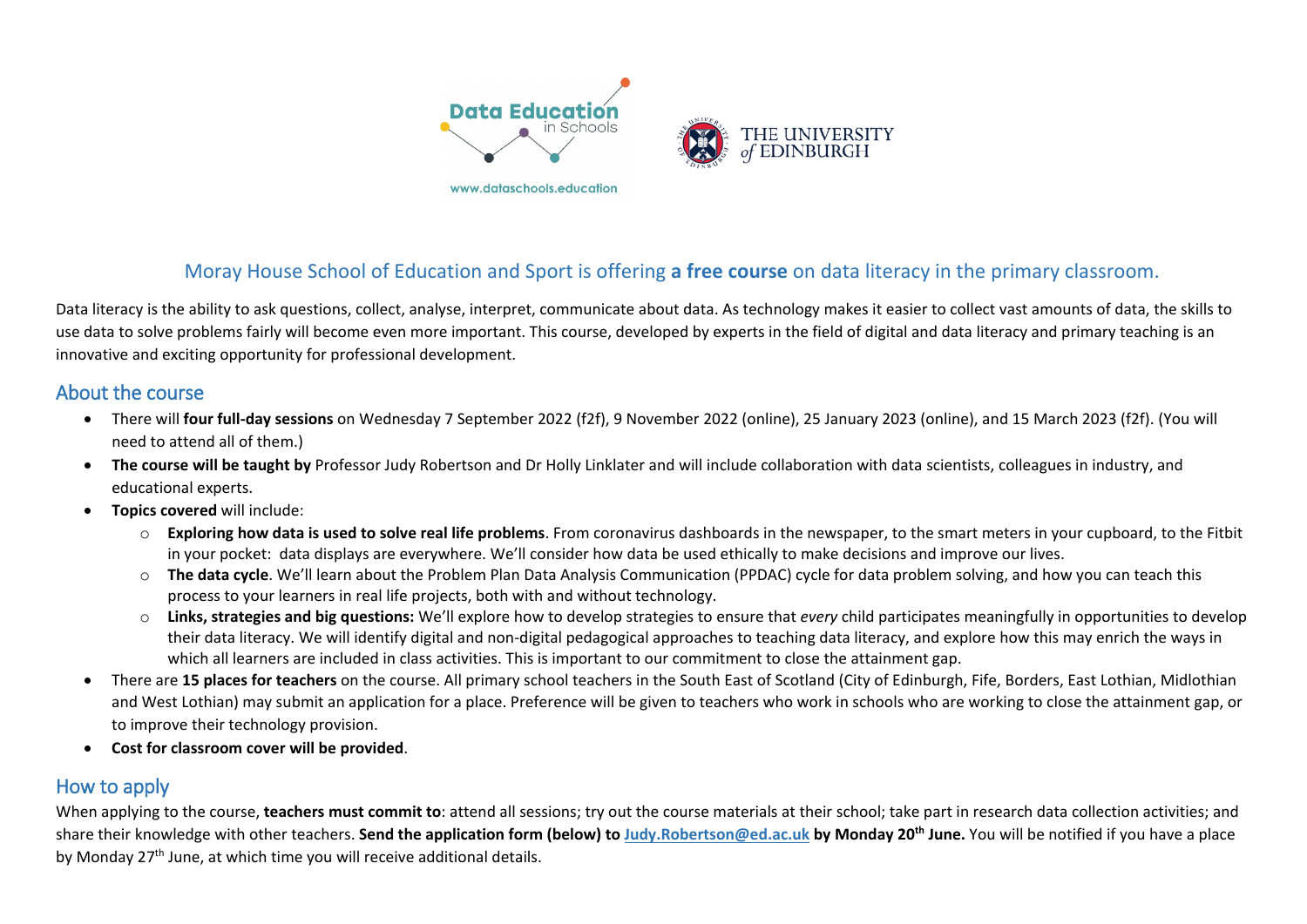

# Application Form | Data Literacy for Primary School Teachers in South East Scotland

Name:

School:

Local authority:

Year group taught:

Contact email:

Contact phone number:

**Tell us about yourself, your school, and why you want to do this course (200 words**) --